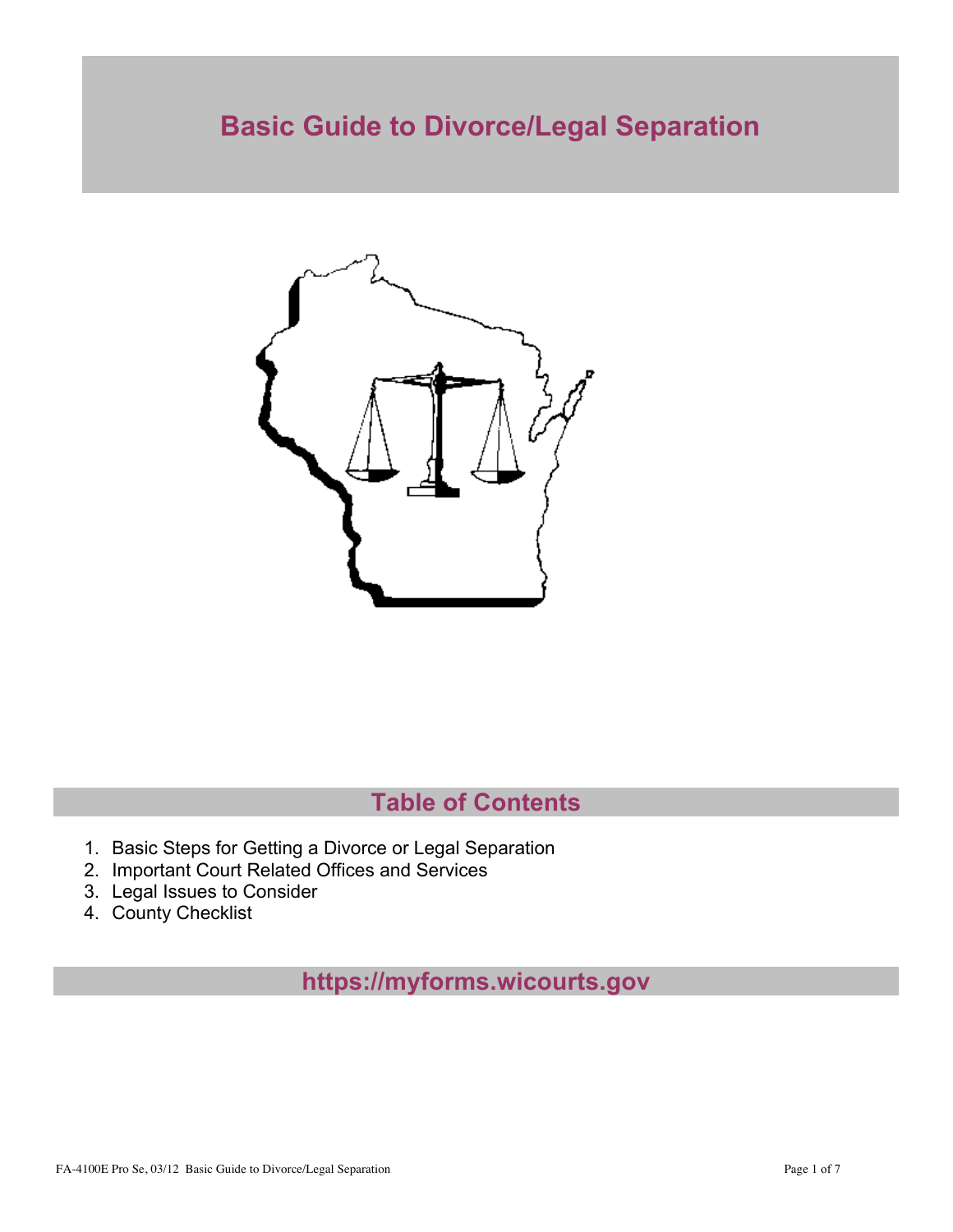### **10 Basic Steps for Getting a Divorce or Legal Separation**

Even though each county may do things a little differently, or call various hearings by different names, there is a basic structure to how a divorce or legal separation will proceed in Wisconsin. For a detailed procedural checklist of these 10 steps that is specific to your county, go to https://myforms.wicourts.gov.

**1. Decide How You Will File.** You need to decide if you and your spouse will be signing the Petition together (filing jointly) or if only one of you will be completing the forms to start the action (filing alone).

**2. Decide If You Need a Temporary Hearing.** You may request a temporary hearing before the Family Court Commissioner by completing an Order to Show Cause and Affidavit for Temporary Order if you and your spouse cannot agree on any of the following issues:

| Child Custody               | Use of automobiles or other personal property |
|-----------------------------|-----------------------------------------------|
| Child Placement             | Payment of bills                              |
| Child Support               | Payment of maintenance or spousal support     |
| Use of the family residence |                                               |

**3. File the Action.** The summons and petition (or joint petition) for divorce or legal separation and confidential petition addendum must be filed and a fee paid to the Clerk of Circuit Court. (Note: There is a mandatory 120-day waiting period before the court can hear the final hearing.)

**4. Deliver (or serve) copies of the documents to those who must receive them.** In order for the court to hear the case, your spouse must be provided with copies of the summons, petition, confidential petition addendum, and proposed parenting plan. Proof of that service must be filed with the Clerk of Circuit Court.

#### **5. Obtain a Temporary Order (if needed).**

If you completed the Order To Show Cause and Affidavit for Temporary Order you must attend the Temporary Hearing you requested to have a temporary order issued.

If you and your spouse reach an agreement, you can complete and file a Stipulation for Temporary Order.

If you and your spouse don't believe it is necessary to have a formal temporary order, you may ignore this step at this time. If the situation changes before the final hearing, either spouse may seek a temporary order.

**6. If there are minor children, complete any required parenting programs and file any required Parenting Plans.** Some counties may require the parents to complete programs concerning the effects of divorce on children as a condition to obtaining a divorce.

**7. Obtain a date and time for the next hearing.** In some counties the court automatically schedules the next hearing. In other counties you may have to contact the court to schedule the next hearing. This next hearing, depending on the county, may be the final hearing.

#### **8. Complete your paperwork for the final hearing:**

- a. Marital Settlement Agreement (if you and your spouse can agree on everything) or a Proposed Marital Settlement Order (if you don't agree).
- b. Financial Disclosure Statements
- c. Findings of Fact, Conclusions of Law, and Judgment of Divorce
- d. Vital Statistics Form (from the Clerk of Circuit Court office).

**9. Attend your final hearing.** Arrive early, be prepared, bring your paperwork, and be polite.

**10. Complete any other documents required after the final hearing.** Sign car titles and real estate deeds, complete documents to divide pension plans (QDRO), change beneficiaries on life insurance policies, revise your will, and other matters when appropriate.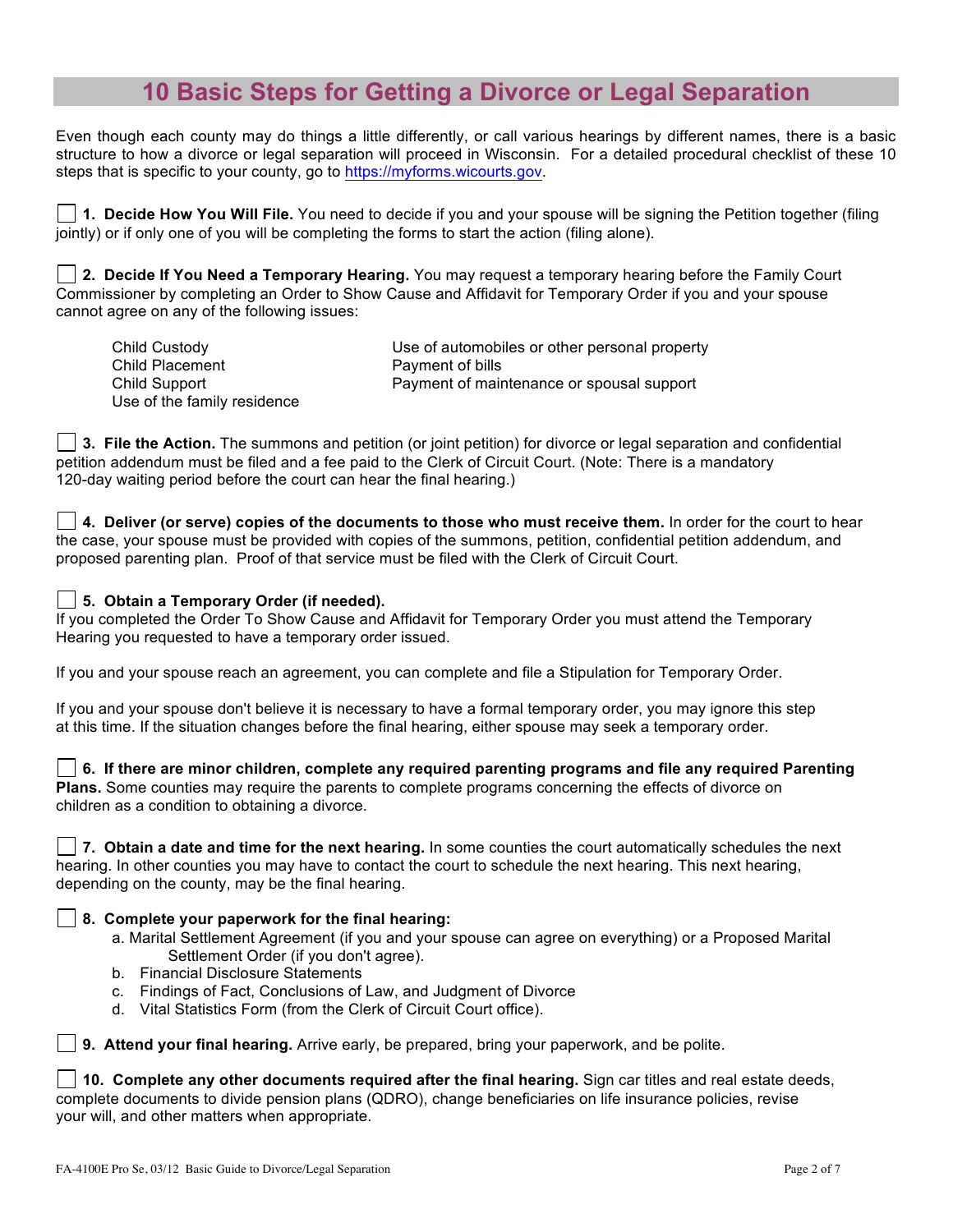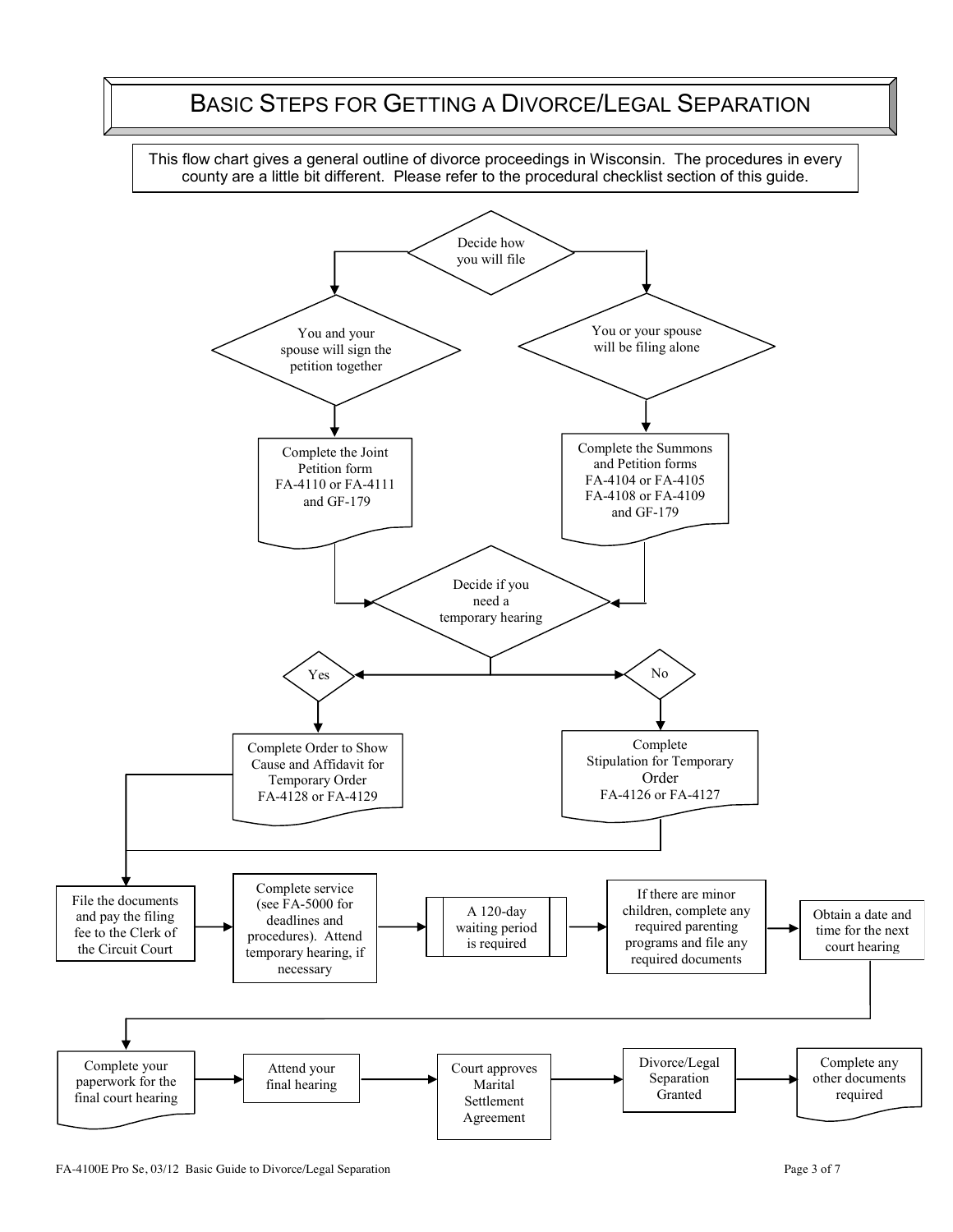**If you decide to file for divorce or legal separation, you may obtain additional information that is specific to your county at** https://myforms.wicourts.gov**.**

**This site will provide you with a Guide on how to proceed with filing for divorce or legal separation in that county.**

**The Guide will provide information including the address, phone number, name of contact for the following offices in your county:**

- **Family Court Division**
- **Family Court Commissioner's Office**
- **Child Support Division**

**The Guide will provide a detailed procedural checklist that follows the 10 Basic Steps for Getting a Divorce or Legal Separation listed on page 2 of this document.** 

**The Guide will also provide information about self-help services, accommodations for a disability under the Americans with Disabilities Act, notary public services, process services and copy services in your county.**

> **If you do not have Internet access, contact the clerk of the circuit court for this specific information.**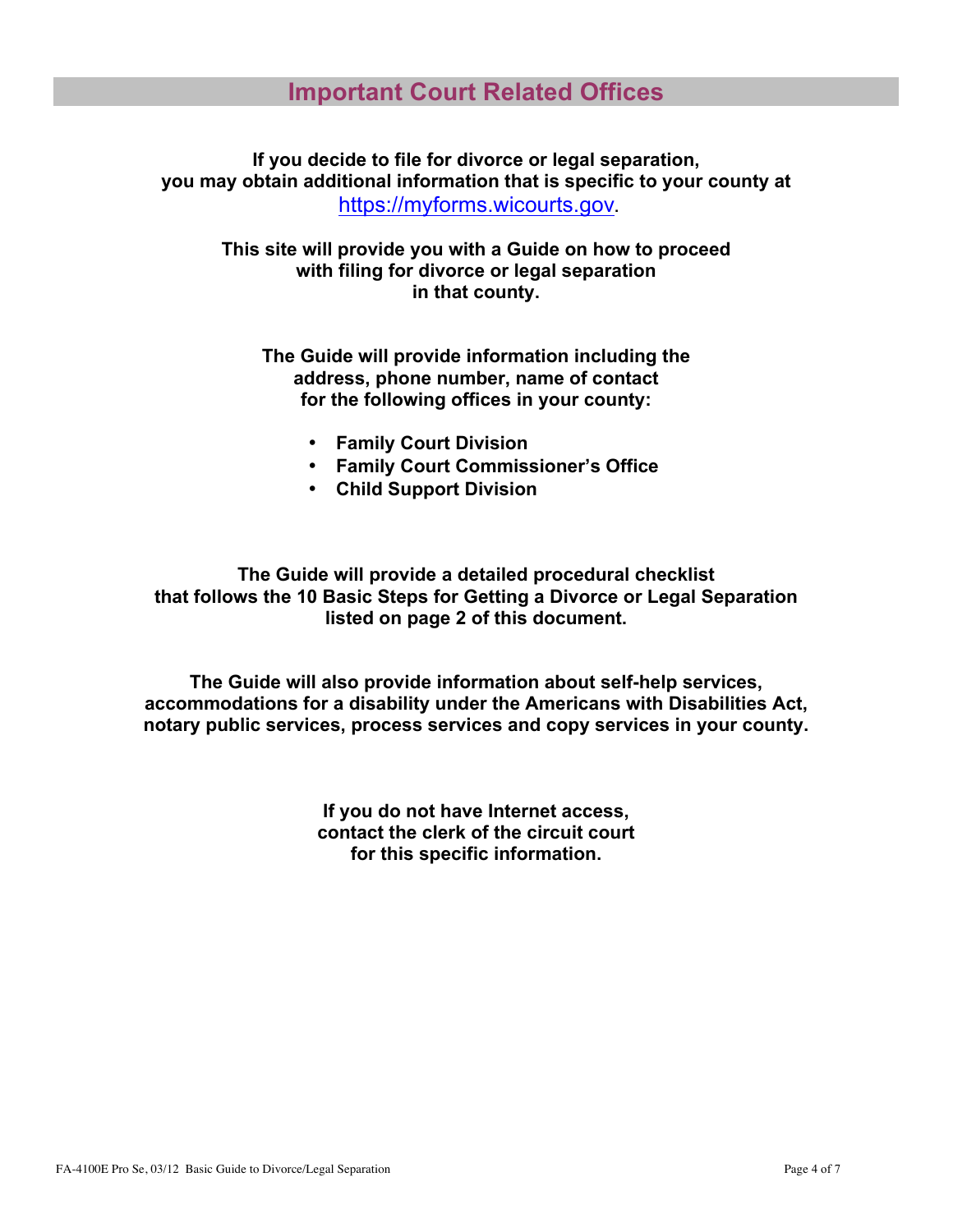### **Legal Issues to Consider**

## **Self-Representation (Pro Se)**

Pro Se means to represent yourself in court without an attorney. There are significant risks and responsibilities to doing so. You should explore the risks and determine if you can fulfill the responsibilities required. Your case may be too complex to handle on your own. Sometimes when people represent themselves, they have to hire an attorney to "fix" their mistakes. It may cost more to hire an attorney to "fix" the mistake than it would to have hired the attorney to handle it from the beginning.

Court staff **cannot** give legal advice to you. Court staff **can** provide general information about court rules, procedures, practices, and terms.

### **Jurisdiction: Where should you file?**

Divorces and legal separations are filed in the county you currently reside, not where you were married.

To file for divorce in a County in Wisconsin, at least one of the parties must:

- ! Be a **resident of the State of Wisconsin** for at least **6 months** immediately before the date the action is filed, and
- ! Be a **resident of the County in which you are filing for divorce** for at least the **30 days** immediately before the date the action is filed.

To file for legal separation in a County in Wisconsin, at least one of the parties must:

- ! Be a **resident of the State of Wisconsin** for at least the **30 days** immediately before the date the action is filed, and
- ! Be a **resident of the County in which you are filing for legal separation** for at least the **30 days** immediately before the date the action is filed.

### **Divorce, Legal Separation, or Annulment?**

#### **Divorce**

Divorce **ends** a marriage. The court rules on such issues as the division of property, maintenance (spousal support), and if necessary, arrangements for child support, legal custody, and physical placement. There is a 120-day waiting period to get divorced. Once the divorce is granted, the parties cannot remarry anywhere in the world for at least six months.

Spouses do not have to give reasons for wanting a divorce. Wisconsin is a "no fault" divorce state, which means neither spouse must prove that the other has done anything wrong, and only one spouse must testify under oath that he or she believes that the marriage is irretrievably broken. A marriage is irretrievably broken when there is no chance for reconciliation.

### **Legal Separation**

Legal separation **does not end** a marriage. The court rules on the same issues as for divorce. The forms, instructions, procedural information, and waiting period (120 days) for obtaining a legal separation are also the same as those for divorce. Spouses are free to reconcile at any time. Spouses cannot marry another person while they are legally separated. If the spouses agree, they may convert the legal separation to a divorce at any time. If they do not agree, either spouse may convert the legal separation into a divorce by filing a motion to do so after one year from the date the legal separation was granted. The parties may not remarry anywhere in the world for at least six months from the day the legal separation is converted to a divorce.

Spouses do have to give a reason why they are requesting a legal separation and not a divorce. Both of the spouses will have to give testimony under oath that the marital relationship is broken.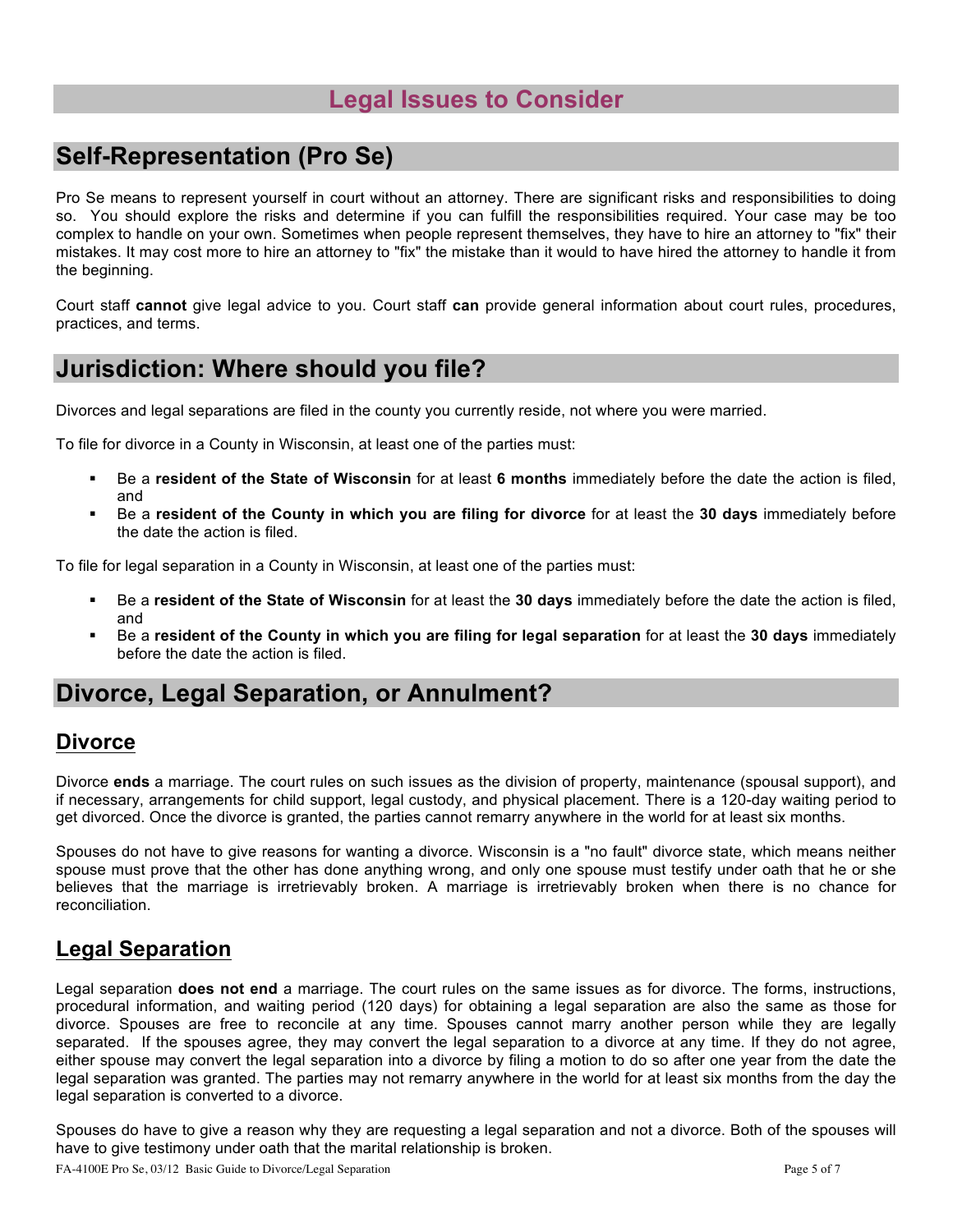### **Annulment**

An annulment is a court procedure that declares that a marriage never existed. However, a court may annul a marriage only under limited circumstances. A short term marriage IS NOT a legal reason for annulment. See Wisconsin Statute 767.313 for the acceptable reasons to request an annulment. The forms, instructions, and procedural information provided by the Wisconsin Court System **are not** designed to be used to request an annulment. You should seek legal assistance if you feel you qualify and would like to file an annulment

## **Other Issues To Consider**

### **Legal Custody**

Legal custody refers to the major decision-making authority for a minor child, including but not limited to decisions regarding consent to marry, enter military service, obtain a driver's license, authorization for non-emergency healthcare and choice of school and religion. Wisconsin law presumes that it is in the best interest of the minor child that the parents be granted joint legal custody. Joint legal custody means that **neither** parent's legal custody rights are superior, except as ordered by the court or agreed to by the parents. A court may find that awarding joint legal custody would be harmful to the minor child and order sole legal custody to one parent.

#### **Physical Placement** (visitation)

Physical placement refers to the right to have a minor child physically placed with a parent. It gives that parent the right and responsibility to make, during that placement, routine daily decisions regarding the child's care. One parent may be awarded physical placement with the other parent having periods of physical placement (visitation), or the parents may be awarded shared physical placement.

#### **Mediation**

It is recommended that the parents come to an agreement as to the legal custody and physical placement of their children. If they cannot, and a dispute arises, the court will order that the parents attend a mediation session. If the parents are still unable to come to an agreement, the court may make other orders, including the appointment of an attorney to represent the interests of a minor child (Guardian ad Litem), and the completion of a Proposed Parenting Plan. In making a final decision on legal custody or physical placement, the court will consider all factors related to the best interest of the child, including those listed in WI Statute 767.24, which is available at the following website: http://www.legis.state.wi.us/Statutes/Stat0767.pdf

#### **Personal Safety Issues**

If your case involves minor children, and you have serious reason to believe that your health, safety, or liberty or that of a minor child would be jeopardized by the disclosure of certain identifying information both in paper and electronic records, you may request that identifying information be sealed from the public or the other party until a hearing is held. Once you have completed the forms (GF-177 and GF-178), the court will schedule a hearing. At that hearing you will have to convince the judge that it is in the interest of justice for the information to continue to be sealed.

### **Child Support**

The court shall order either or both parents to pay child support for a child who is:

- Under the age of 18, or
- Age 18, but less than 19 and pursuing an accredited course of instruction leading to a high school diploma or its equivalent.

Payments for **child support** are generally intended to include basic support costs including food, shelter, clothing, transportation, personal care, and incidental recreational costs. Under a shared placement circumstance, parents may also be required to pay **variable costs** (reasonable expenses above basic support costs) in addition to child support, including child care, tuition, a child's special needs, or other activities that involve substantial cost.